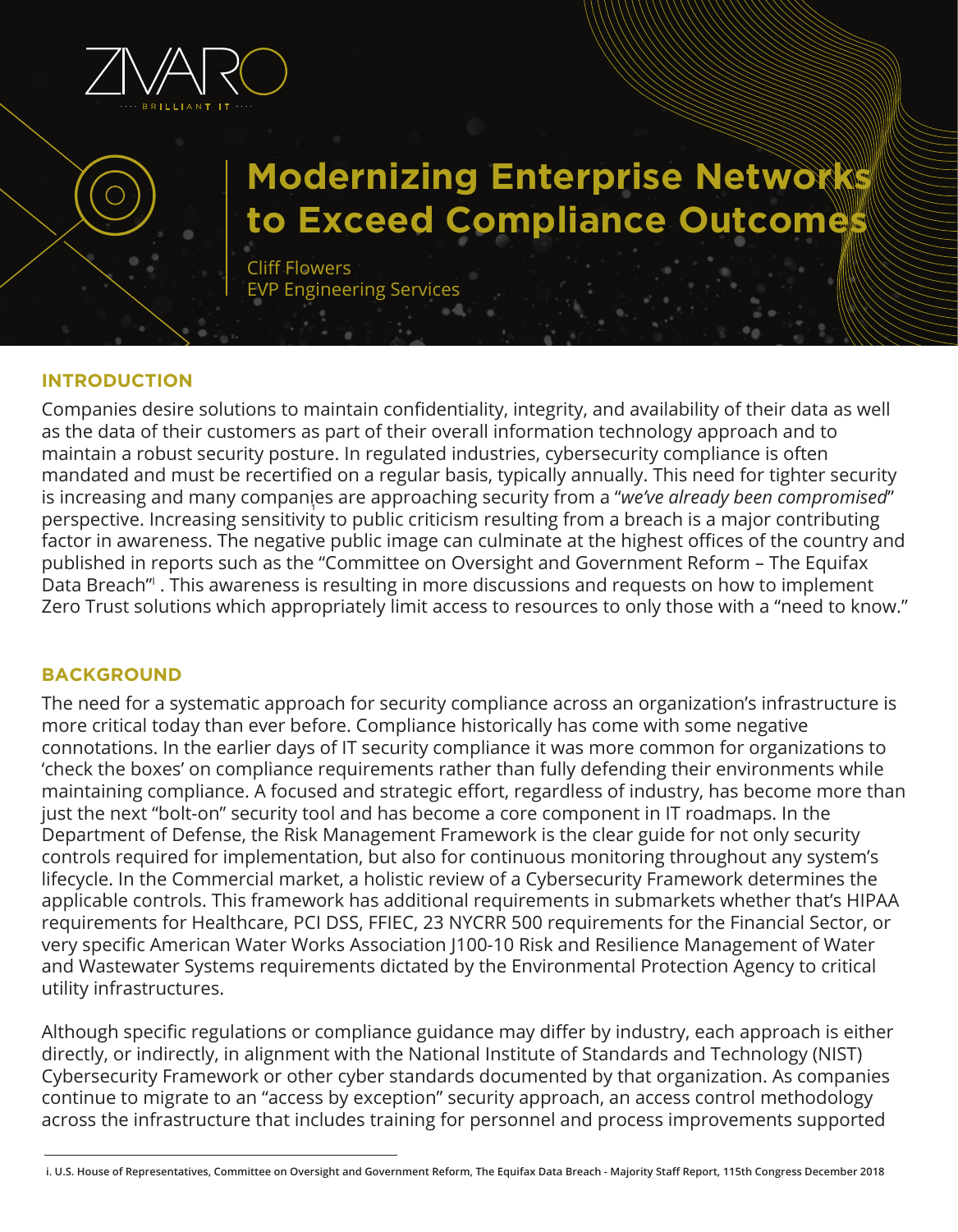by technology evolution become the focus for an improved security posture.

One key evolution of the cybersecurity world in support of compliance is the rise of Zero Trust security. Zero Trust (ZT) is the term for an evolving set of cybersecurity paradigms that move defenses from static, network-based perimeters to focus on users, assets, and resources. A zero trust architecture (ZTA) uses zero trust principles to plan industrial and enterprise infrastructure and workflows. Zero trust assumes there is no implicit trust granted to assets or user accounts based solely on their physical or network location (i.e., local area networks versus the Internet) or based on asset ownership (enterprise or personally owned).<sup>ii</sup> Part of implementing a zero trust architecture is enabling a robust Authentication, Authorization, and Accounting (AAA) implementation within a network.

Zero Trust is exactly what it sounds like – nobody, no software, no device or endpoint trusts any other - or at least almost nobody else. Not only that, but trust needs to continuously validated. Networks over the years have evolved. Not too long ago – and in many networks today still - the internal and external networks were well defined and relatively easily controlled. You had a firewall with an inside interface with all your hosts that you trusted and an outside interface where, everything was suspicious, distrusted, and needed to be closely monitored if not blocked altogether. If and once you were connected to the inside network you had nearly free access to anything and everybody on the network.

## **PROBLEM STATEMENT**

With the explosion of security malware/worms etc. that easily propagate from host to host, traditional approaches to compliance have largely become untenable architecture. In order to significantly improve an organization's security posture, a zero trust architecture demands that no host may communicate with any other host without specific security controls and proper AAA implementations. For example, there is typically no need for end user workstations to communicate with each other. For the sake of simplicity and manageability many times these user networks are lumped into one extensive subnet with no East-West controls. Similarly, while IP phones will have a need to communicate with each other and often with a workstation, especially for advanced integrations, this communication happens on specific ports. Implementing zero trust demands that East-West traffic, e.g. workstation to workstation, IP phone to phone, workstation to phone, workstation to printer, etc. be blocked or strictly limited to specific channels and it should be monitored for suspicious behavior. This type of requirement maintains NIST compliancy and supports the implementation of most security controls.

*"Zero trust is a strategic approach to security that centers on the concept of eliminating trust from an organization's network architecture. Trust is neither binary nor permanent. We can no longer assume that internal entities are trustworthy, that they can be directly managed to reduce security risk, or that checking them one time is enough. The zero-trust model of security prompts you to question your assumptions of trust at every access attempt." iii*

**i. https://csrc.nist.gov/publications/detail/sp/800-207/final**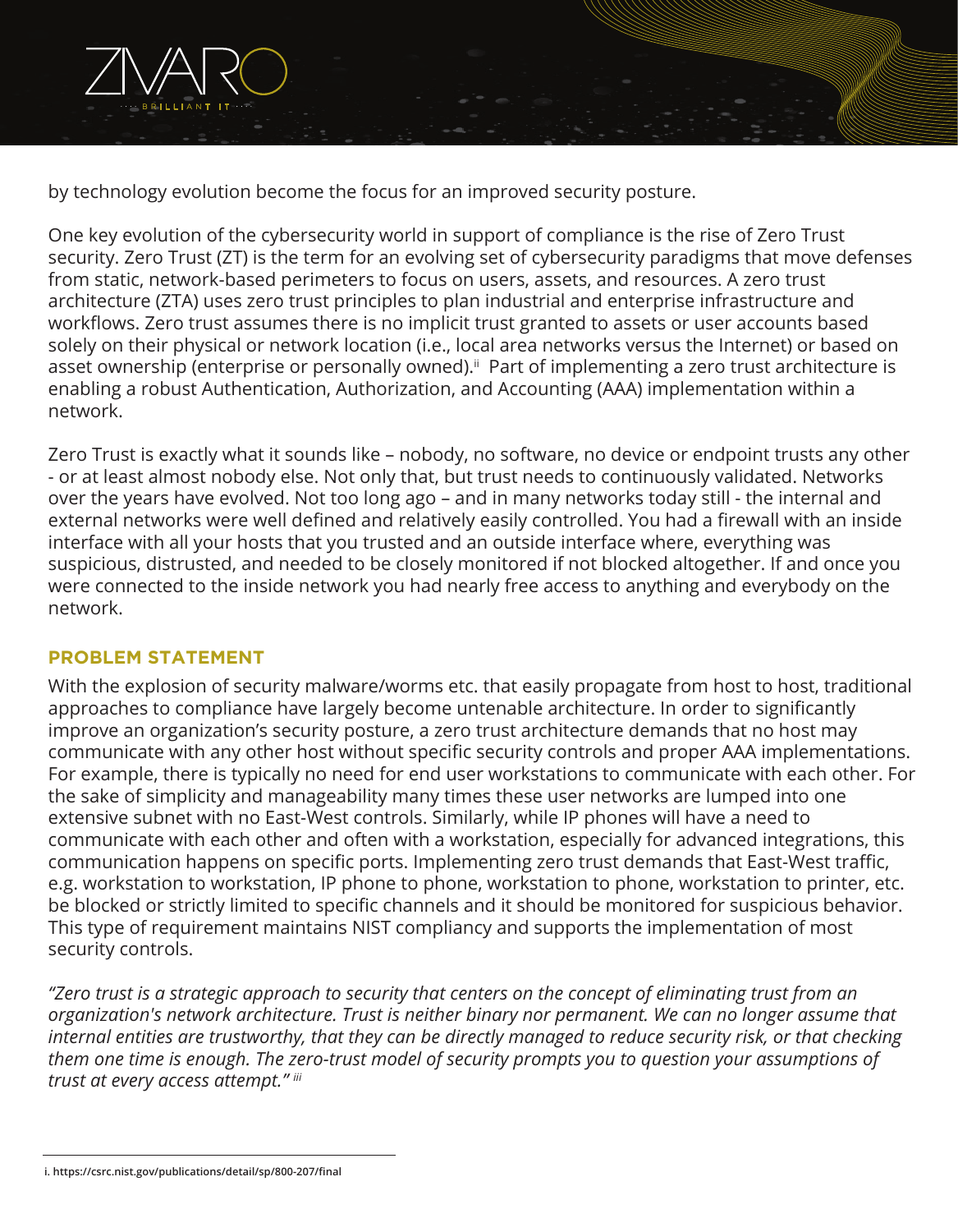

#### **SOLUTION**

Zivaro recently was tasked with implementing a robust AAA solution for one of our clients in the defense industry. We started by assessing the businesses current AAA standing and found it to be severely lacking in the Accounting section. Our next step was to view all applicable regulations. After review we found that this business was required to adhere to all Defense Information System Agency (DISA) Security Technical Implementation Guides (STIGs) and that their security scans showed quite a number of vulnerabilities related to missing 802.1X and AAA commands in their network devices. We worked with the technical team to determine the best solution to meet their business needs, and implement a zero trust architecture to align with their AAA requirements. Ultimately, the best solution that met all requirements was Cisco's Identity Services Engine (ISE) because it has the total package. After reviewing their operations forecast we came up with a plan to roll out the full implementation in pieces in order to minimize downtime and meet regulatory requirements as soon as possible. We gracefully failed-over from their old solution to ISE after updating all switch configurations within hours of standing-up the ISE server. The business went from no accounting to a full ISE accounting solution in less than a day with no downtime. Due to operational constraints, we planned the 802.1X roll out for early 2021.

*"With the zero-trust model, you gain better visibility across your users, devices, containers, networks, and applications because you are verifying their security states with every access request. You can reduce your organization's attack surface by segmenting resources and only granting the absolute minimum access needed." iV*

There is an extensive solution set available for implementing zero trust in the Cisco portfolio, in the spirit of great security and superior compliance. It should also be stated that any path to zero trust is a journey and not a project based set and forget style deployment. Cisco is a solid leader in Zero Trust ecosystem and received top scores both with respect to current product offering as well as its overall strategyv . Cisco distinguishes its solution portfolio between **Workforce**, **Workload**, and **Workplace**  focused. The applicable solution portfolio includes the following:

Cisco Duo, a fairly recent acquisition by Cisco, provides multifactor authentication (MFA) across various systems for the **Workforce**. Duo is extremely user (and admin) friendly and allows MFA using smart phones, SMS, flip phones, land lines, or email with the smart phone app of course being the easiest and most user friendly. Overall Duo is simple to deploy and can authenticate users across multiple platforms. It can provide MFA for VPN users, AD/Desktop logins, Office 365, and dozens or hundreds of other applications. Quite frankly, there is really no excuse for not implementing full MFA as part of your Zero Trust architecture with a product as easy to deploy and use and cost effective as Duo.

Tetration is the Cisco solution for Zero Trust architecture for **Workload** protection and is designed to support both on prem and cloud based workloads. Tetration uses machine learning, behavior analysis, and algorithmic approaches to offer a all-inclusive workload protection strategy. Tetration allows one to contain lateral traffic movement by implementing operational microsegmentation, dynamic identification of security incidents utilizing behavior analysis, and reduction of the attack surface by identifying software-related vulnerabilities. Tetration uses software agents on servers (virtual machines, bare metal, or containers) to collect telemetry data and to enforce a consistent, distributed zero-trust policy at scale. Tetration also integrates with Cisco AnyConnect and Cisco

**iv. https://www.cisco.com/c/en/us/products/security/zero-trust.html**